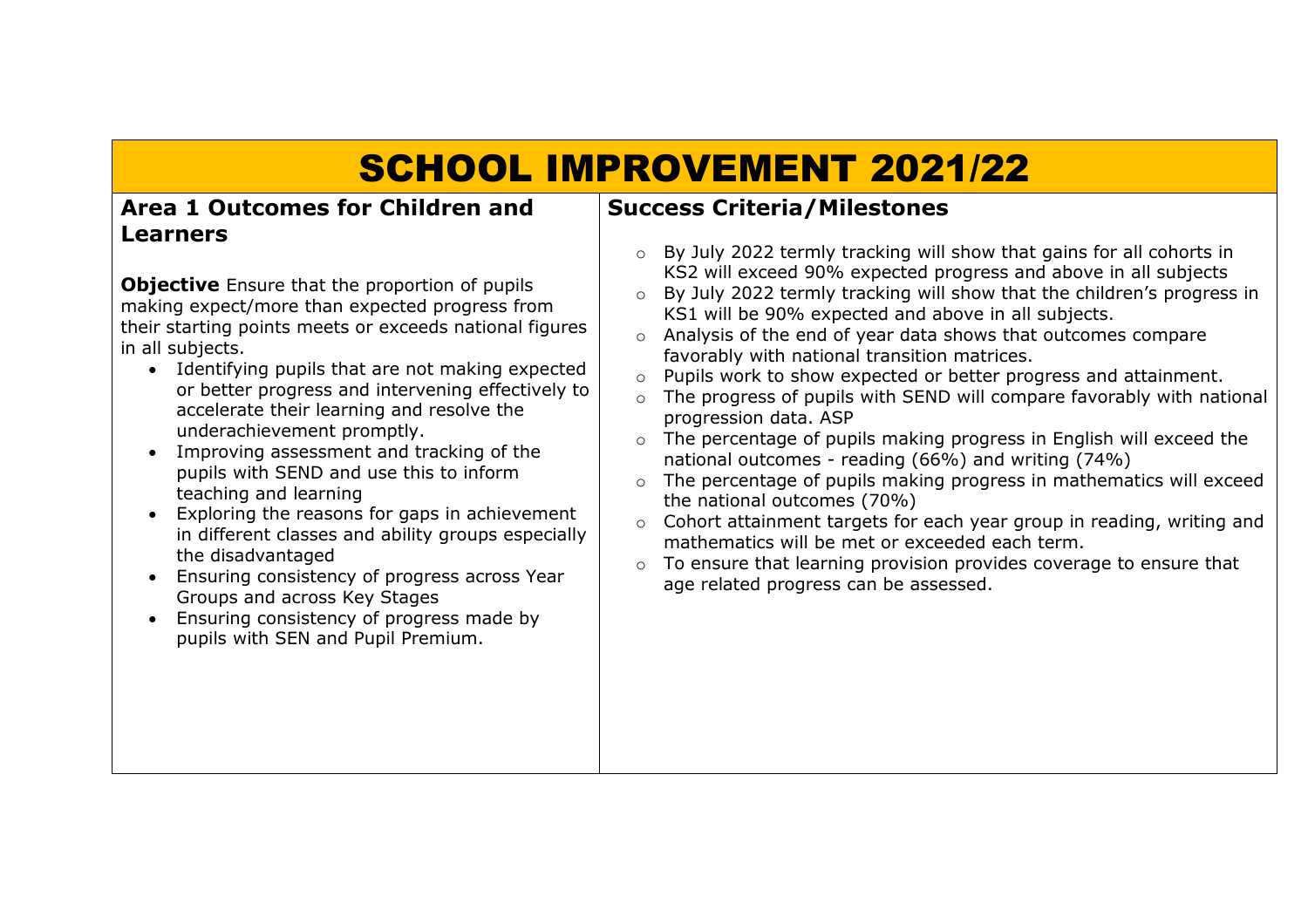| <b>ACTION STEPS</b>                                                                                                                 | <b>Lead</b><br><b>Person</b>                        | <b>Target</b><br><b>Date</b> | <b>Monitored by</b>            | <b>Method of</b><br><b>Monitoring</b>                                    | <b>Resources/</b><br><b>Finances</b><br>/CPD | <b>Success</b><br><b>Criteria/Milestones</b>                                                                                                                |
|-------------------------------------------------------------------------------------------------------------------------------------|-----------------------------------------------------|------------------------------|--------------------------------|--------------------------------------------------------------------------|----------------------------------------------|-------------------------------------------------------------------------------------------------------------------------------------------------------------|
| Review and<br>purchase/develop<br>additional maths, writing<br>and spelling resources                                               | WD, EB, SC<br>Maths and<br>FH, DD<br>Literacy team  | Sept 21-<br>Jul 2022         | HT/Core<br>Leadership Team     | See<br>resources                                                         |                                              | Purchase/develop<br>writing/Spelling scheme<br>of work                                                                                                      |
| Review and re-write as<br>necessary core schemes<br>for reading, writing,<br><b>SPAG and maths</b>                                  | WD, EB, SC<br>Maths and<br>FH, DDD<br>Literacy team | On-going                     | HT/Core<br>Leadership Team     |                                                                          |                                              | Changes to medium<br>term planning reviewed<br>and schemes<br>implemented/updated                                                                           |
| Train staff in school<br>schemes for maths,<br>SPAG, writing and<br>spelling                                                        | WD, EB, SC<br>Maths and<br>FH, DD<br>Literacy team  | Feb 22                       | HT/Core<br>Leadership Team     | Staff meeting<br>presentation<br>notes                                   | <b>Staff Meeting</b><br><b>INSET</b>         | All staff to be familiar<br>with new scheme                                                                                                                 |
| All teachers to ensure<br>they have a spelling/word<br>focus in every English<br>Lesson                                             | All teachers                                        | On-going                     | HT/Core<br>Leadership Team     | Drop ins<br>Coaching<br>sessions<br>observations                         |                                              | Spelling focus in all<br>lessons.<br>Spellings ages in line<br>with chronological ages<br>Interventions where<br>this is not the case to<br>be implemented. |
| Set at least one mental<br>arithmetic, writing and<br>spelling target for all<br>pupils to focus their<br>efforts and secure better | All teachers<br>Termly<br>RC/EP                     | On-going<br>Half termly      | Phase group<br>Leaders/HT/AHTs | Learning<br>Walk<br><b>Book</b><br><b>Reviews</b><br><b>Observations</b> |                                              | Layered targets in<br>pupils' books, and<br>evidence of them being<br>used.                                                                                 |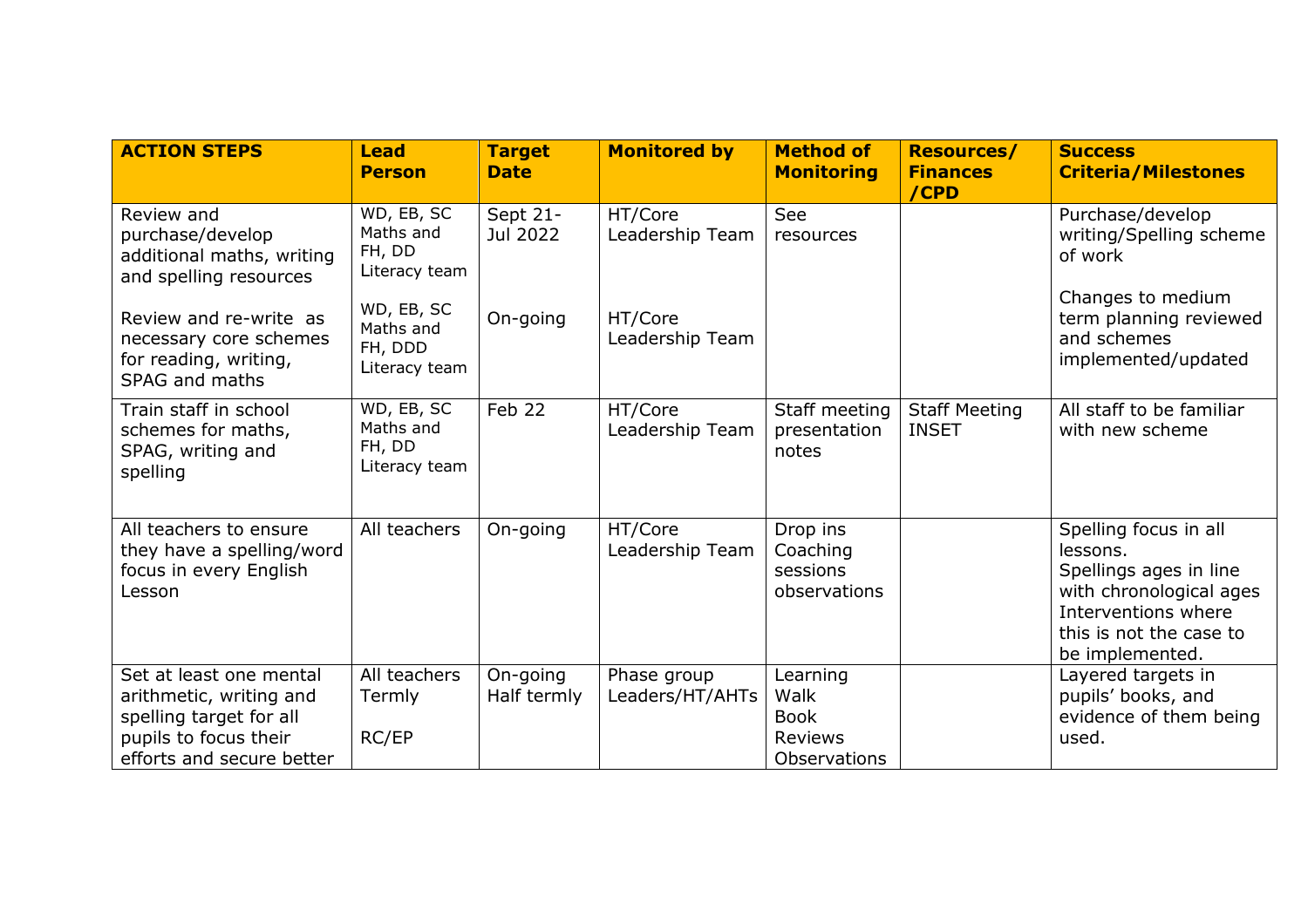| progress. Share these<br>with parents.                                                                                                             |                                                                       |                                                                           |                                           |                                                                                              |                           | Targets to be amended<br>each half term (targets<br>not to be repeated)                                                                                                                                                                                  |
|----------------------------------------------------------------------------------------------------------------------------------------------------|-----------------------------------------------------------------------|---------------------------------------------------------------------------|-------------------------------------------|----------------------------------------------------------------------------------------------|---------------------------|----------------------------------------------------------------------------------------------------------------------------------------------------------------------------------------------------------------------------------------------------------|
| Review progress towards<br>mental arithmetic,<br>reading, writing and<br>spelling targets every<br>half term and reset to<br>secure good progress. | All teachers<br>Leadership<br>Team                                    | July 21<br><b>Oct 21</b><br>Dec 21<br>Feb 22<br>April 22<br><b>May 22</b> | AHT's<br>Phase Leaders<br>Subject Leaders | <b>Discussion</b><br>Dragon and<br>Rainbow<br>Maths<br>Review inset<br>Sept/Oct              |                           | Reviewed targets<br>RWM is on track for all<br>groups of children                                                                                                                                                                                        |
| Scrutinize Maths, writing<br>and spelling planning,<br>pupil's work and<br>feedback                                                                | All Staff                                                             | <b>Oct 21</b><br>Dec 21<br>Feb 22<br>April 22<br><b>May 22</b><br>July 22 | <b>HT</b><br><b>Phase Leaders</b>         | Monitoring<br>forms<br>Children's<br>work<br>Planning<br>Observation<br>Feedback<br>reviewed |                           | Planning to have<br>appropriate level of<br>challenge.<br>Pupils work to show<br>expected or better<br>progress and<br>attainment.<br>Children's work to<br>identify successes and<br>next steps in learning.<br>Marking and feedback<br>policy followed |
| Analyze Autumn and<br>Spring Term maths<br>papers and feed back to<br>staff promptly                                                               | FH EV, LS,<br>HK, DD<br>All teachers<br>Maths and<br>English<br>Teams | <b>Nov 22</b><br>Mar 22                                                   | AHT's/HT                                  | Analysis<br>Data half<br>termly                                                              | Supply<br>/Internal cover | Clear understanding of<br>areas of improvement.<br>Staff to incorporate<br>these areas into<br>planning                                                                                                                                                  |
| To ensure that learning<br>provision provides<br>coverage to ensure that                                                                           | All teachers                                                          | Sep 21<br>Dec 21<br>Feb 22                                                | SC/EP                                     | Data<br>Planning                                                                             |                           | Schemes rewritten and<br>displayed on school<br>website.                                                                                                                                                                                                 |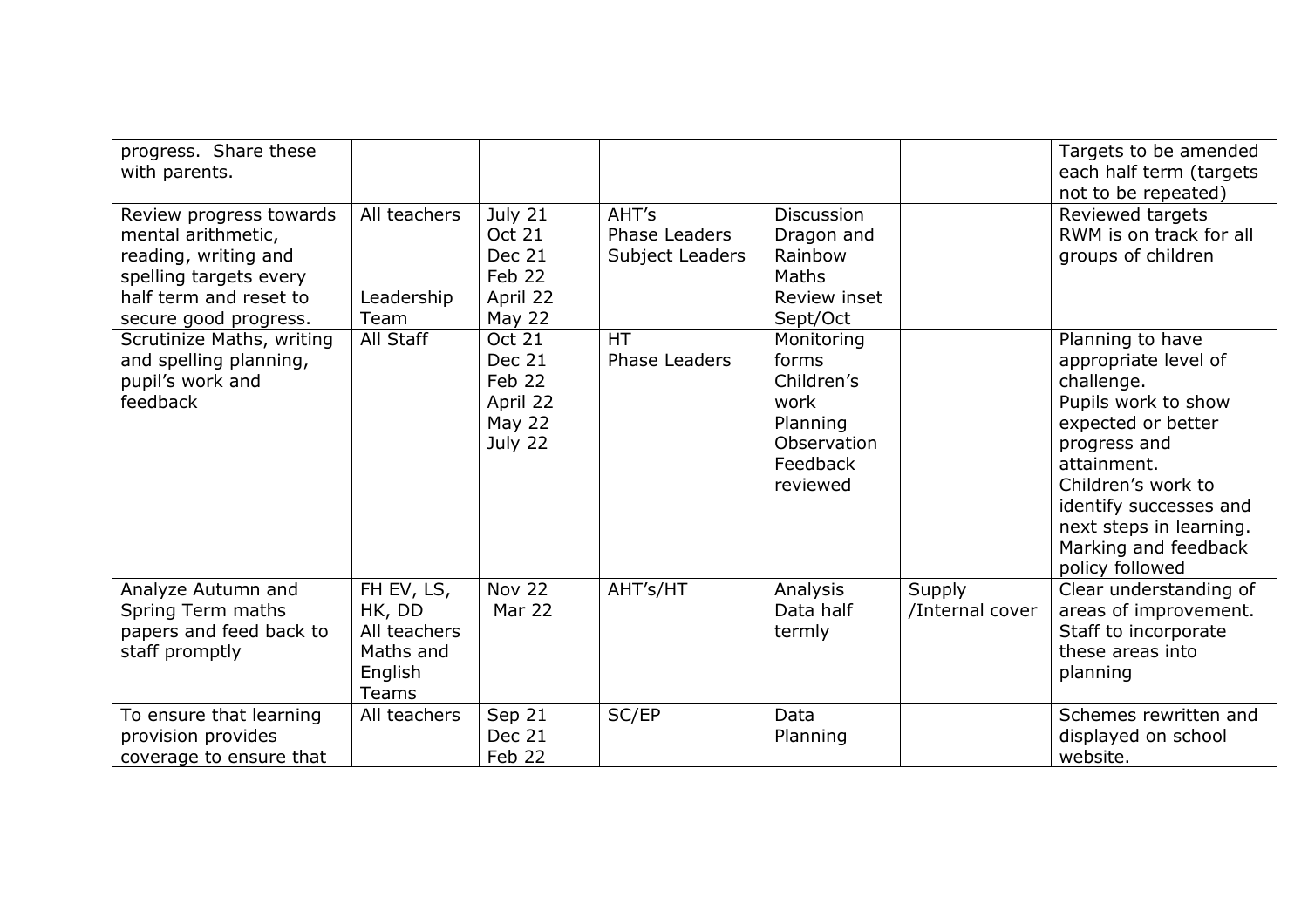| age related progress can<br>be assessed and<br>achieved.                                                                                                                                                 |          | Apr 22<br><b>Jul 22</b>                                    |                       | Children's<br>work        |              |                                                                                                                                                                                                                                                                                                                                                                                                                                                                                                        |
|----------------------------------------------------------------------------------------------------------------------------------------------------------------------------------------------------------|----------|------------------------------------------------------------|-----------------------|---------------------------|--------------|--------------------------------------------------------------------------------------------------------------------------------------------------------------------------------------------------------------------------------------------------------------------------------------------------------------------------------------------------------------------------------------------------------------------------------------------------------------------------------------------------------|
| Review all pupils'<br>attainment and progress<br>through Pupil Progress<br>Review Meetings (PPRM)<br>and ensure that<br>attainment and progress<br>are at the expected level<br>or above for each child. | HT/AHT's | Nov 21<br>Feb 22<br>Mar/Apr 22<br>June 22<br><b>Jul 22</b> | HT, Governors         | Observing<br><b>PPRMS</b> | Supply cover | Termly tracking will<br>show that progress is<br>achieved - tracking and<br>targeting children below<br>expected<br>Termly tracking will<br>show that children's<br>progress in KS1 will be<br>at least expected in all<br>subjects and focused<br>support will be given to<br>children who are below<br>expected.<br>Analysis of end of year<br>data shows that<br>outcomes compare<br>favorably with national<br>transition matrices. At<br>least 90% achieve<br>expected or mastery in<br>year band |
| To improve assessment<br>and tracking of pupils                                                                                                                                                          | EP/RC    | <b>Oct 21</b><br><b>Mar 22</b><br>June 22                  | HT, SLT,<br>Governors | Observing<br><b>PARMs</b> |              | Assessment will inform<br>teaching and learning                                                                                                                                                                                                                                                                                                                                                                                                                                                        |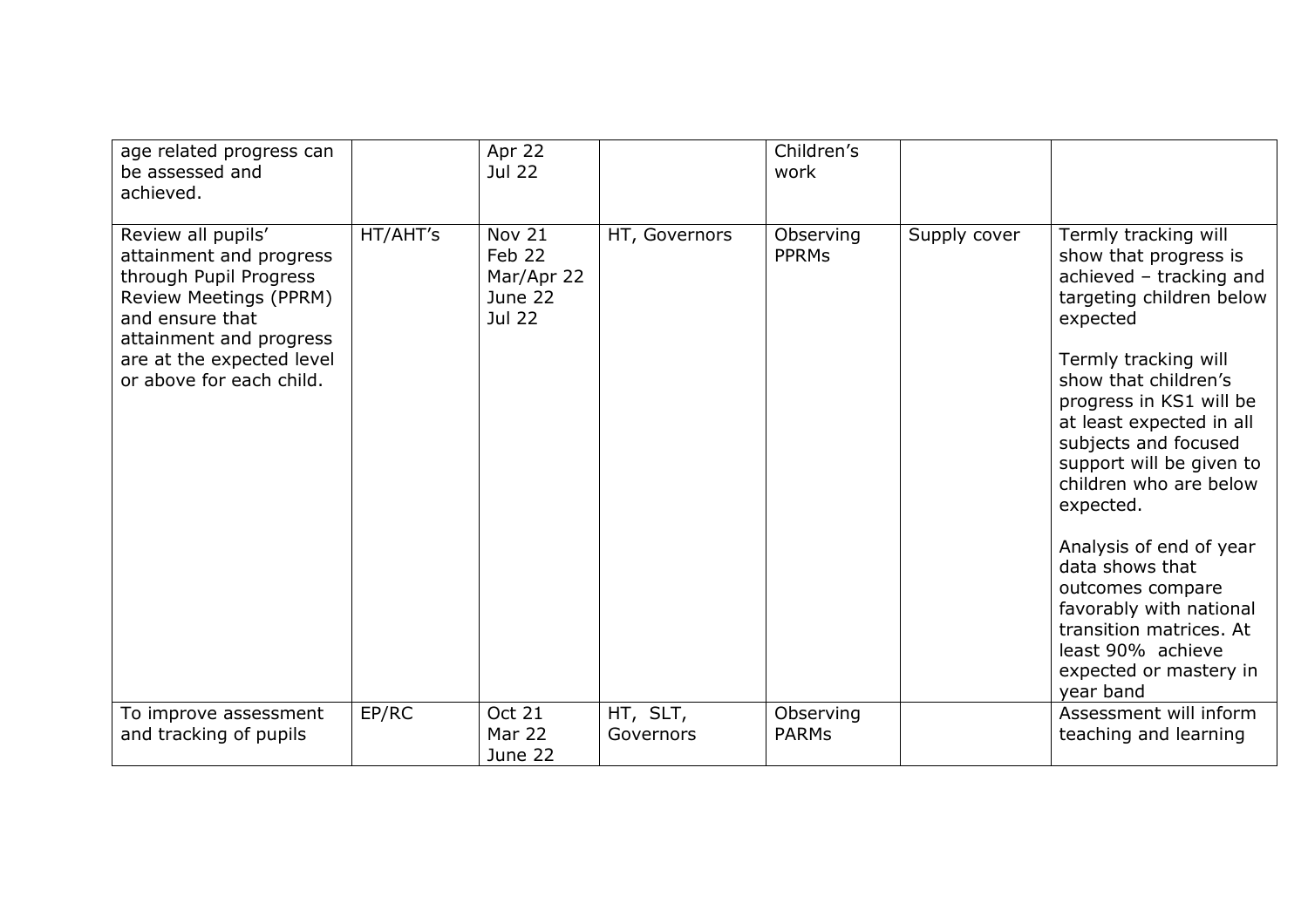| including those with<br>SEND.                                                                                                                                   |                                 |                                           |                          | Review of<br>data<br>Review of<br>planning<br>Pupil<br>Shadowing<br>Pupil<br>Progress | including those children<br>with SEND.<br>Focused review of Pupil<br>Premium children<br>SEND Records to be<br>current and reflective of<br>interventions and<br>support.             |
|-----------------------------------------------------------------------------------------------------------------------------------------------------------------|---------------------------------|-------------------------------------------|--------------------------|---------------------------------------------------------------------------------------|---------------------------------------------------------------------------------------------------------------------------------------------------------------------------------------|
| Ensure consistency of<br>progress made by pupils<br>with SEND compared<br>with similar nationally.                                                              | <b>AHTs</b>                     | <b>Oct 21</b><br><b>Mar 22</b><br>June 22 | HT, SLT,<br>Governors    | Meetings<br>Progress<br>meetings<br>Half termly<br>reviews                            | The progress of pupils<br>with SEND will compare<br>favourably with national<br>progress data.                                                                                        |
| Identify pupils that have<br>not made expected<br>progress from their<br>starting points and agree<br>strategies to accelerate<br>learning.                     | EP<br>All Teachers              | Half termly                               | HT, SLT,<br>Governors    | Observing<br><b>SEND</b><br><b>Reviews</b><br><b>PARMs</b><br>Planning<br>review      | Individual children are<br>identified and<br>intervention strategies<br>agreed.<br>Regular monitoring<br>during a half term                                                           |
| Implement agreed<br>interventions to<br>accelerate the learning<br>and progress of under<br>achieving pupils in<br>accordance with their<br>individual targets. | <b>Class</b><br><b>Teachers</b> | <b>Oct 21</b><br>Mar 22<br><b>Jun 22</b>  | SLT and phase<br>Leaders | Planning and<br>evidence of<br>children's<br>learning                                 | Intervention strategies<br>to be relevant and<br>applicable.<br>Evidence:<br>Overview of<br>interventions<br>Pupil profiles<br>Class planning<br>Individual provision<br>maps/targets |